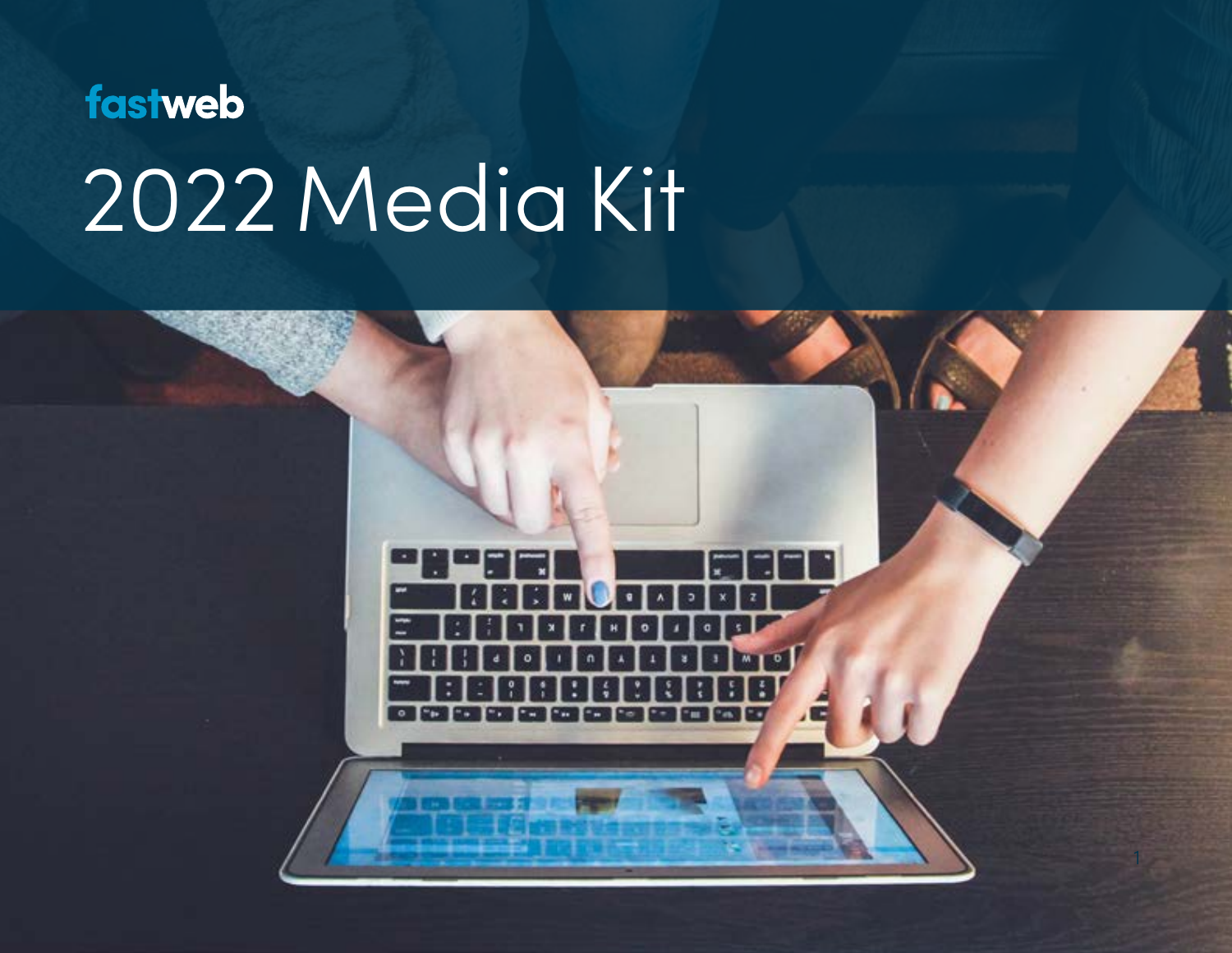#### **Who we are**

#### **Fastweb is the leading online resource in finding scholarships for students to help pay for school.**

We match students to scholarships based on their scholarship profile criteria provided, acting as their personal scholarship finder.

We also provide students with resources to realize their educational pursuits, from the time they begin their college search to the day they land their first job after graduation.

*Fastweb provides high-powered access to the millions of American users you need to reach.*

2022 Media Kit **Alexander States and States and States and States and States and States and States and States and States and States and States and States and States and States and States and States and States and States an**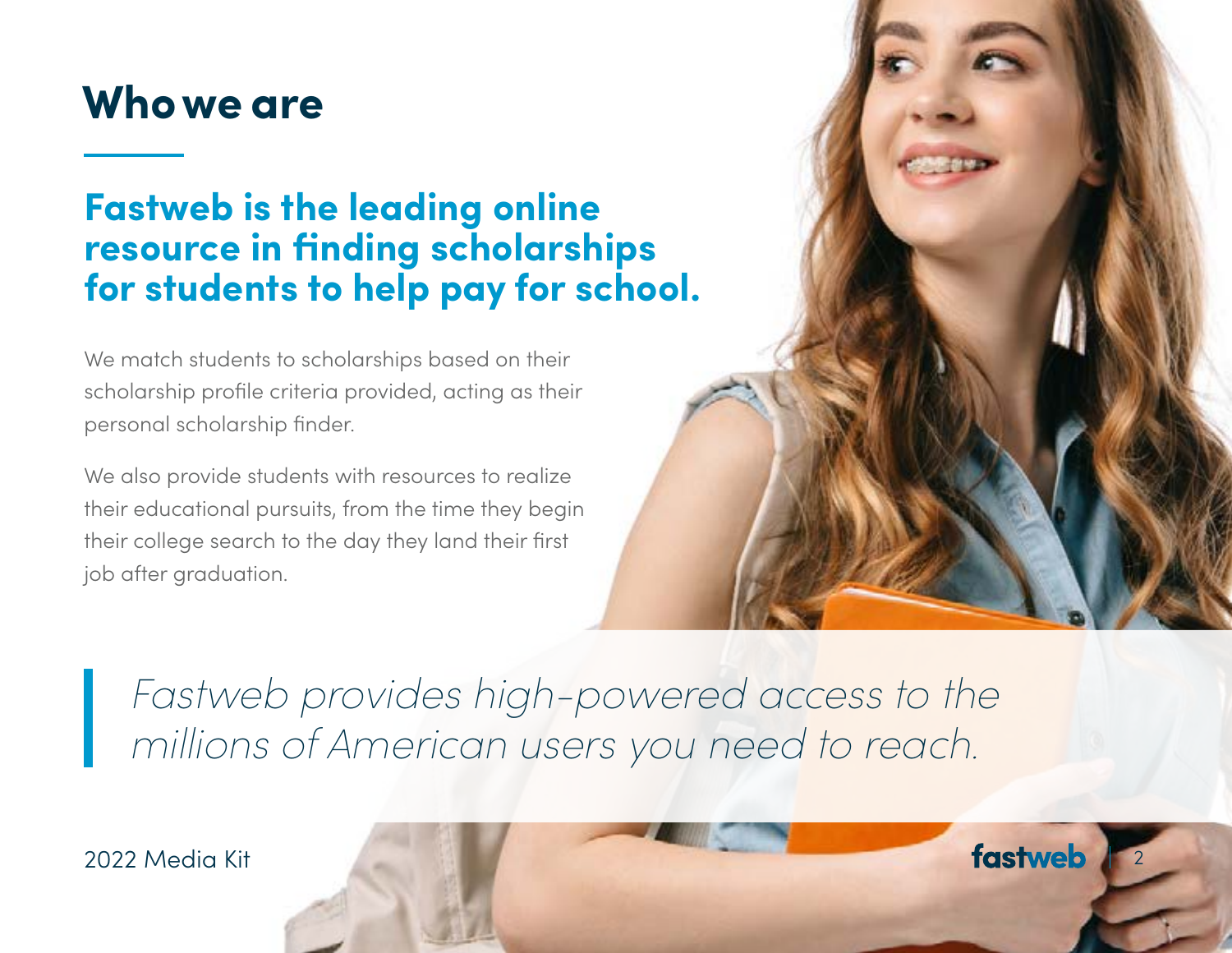## **By the numbers**

Fastweb is the one-stop spot to access more than **1.5 million scholarships** worth:



#### **MONTHLY TRAFFIC**

PAGE VIEWS **9m**

UNIQUE VISITS **1.5 M**

**2.5 M**

**VISITS** 





2022 Media Kit 3 and 2022 Media Kit 3 and 3 and 3 and 3 and 3 and 3 and 3 and 3 and 3 and 3 and 3 and 3 and 3 and 3 and 3 and 3 and 3 and 3 and 3 and 3 and 3 and 3 and 3 and 3 and 3 and 3 and 3 and 3 and 3 and 3 and 3 and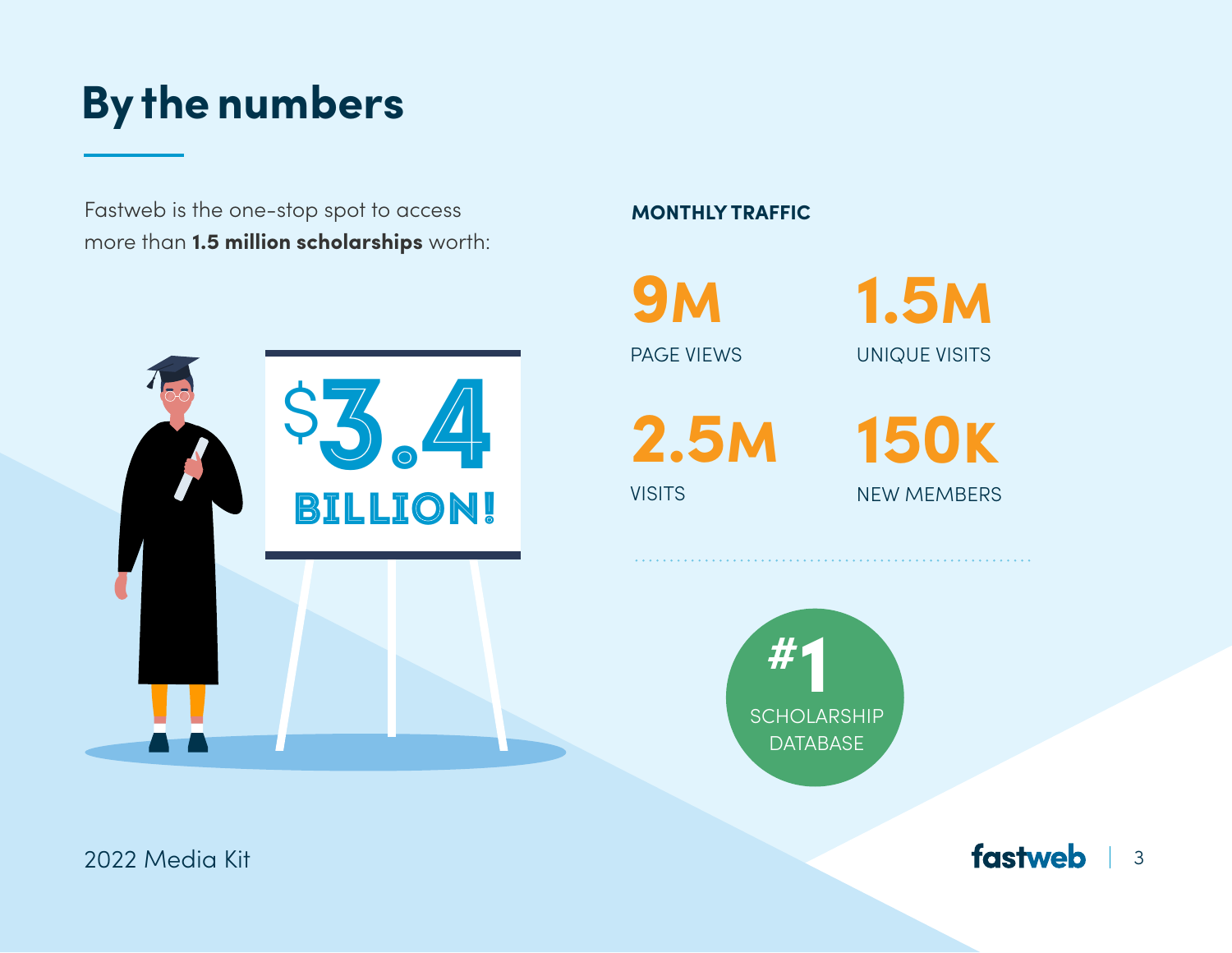#### **Member Communication**

**USERS BY DEVICE MONTHLY EMAILS: USERS BY DEVICE:**

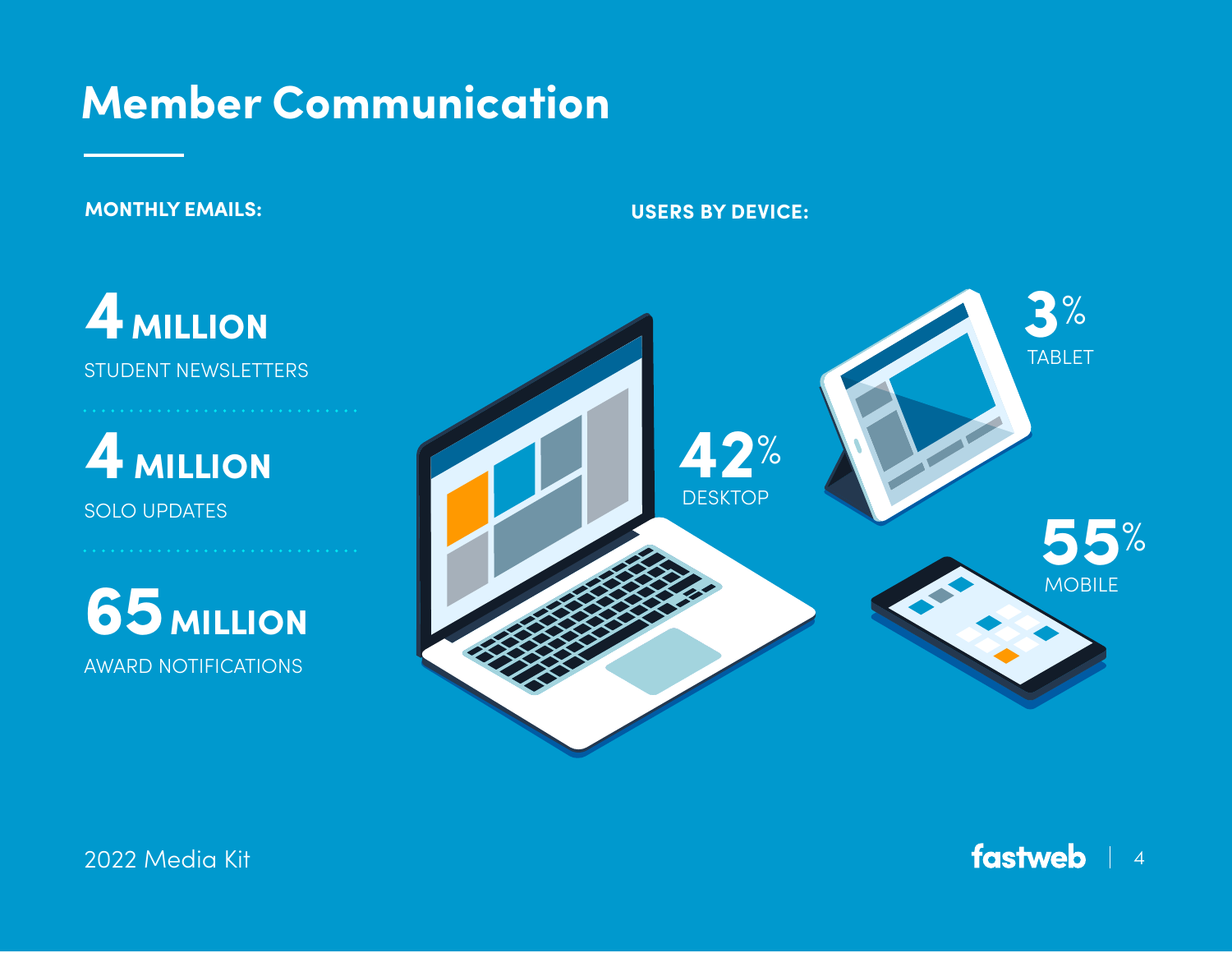#### **Demographic Profile**



- African American / Black, 21%
- Hispanic, 21%
- Asian / Pacific Islander, 8% **College**
- American Indian / Native Alaskan, 2%  $\sim$
- Caucasian, 43%
- Not Specified, 5%



**AN EVER-GROWING, ENGAGED AUDIENCE**

2022 Media Kit **1989 - Andrew Steiner Steiner Steiner Steiner Steiner Steiner Steiner Steiner Steiner Steiner S**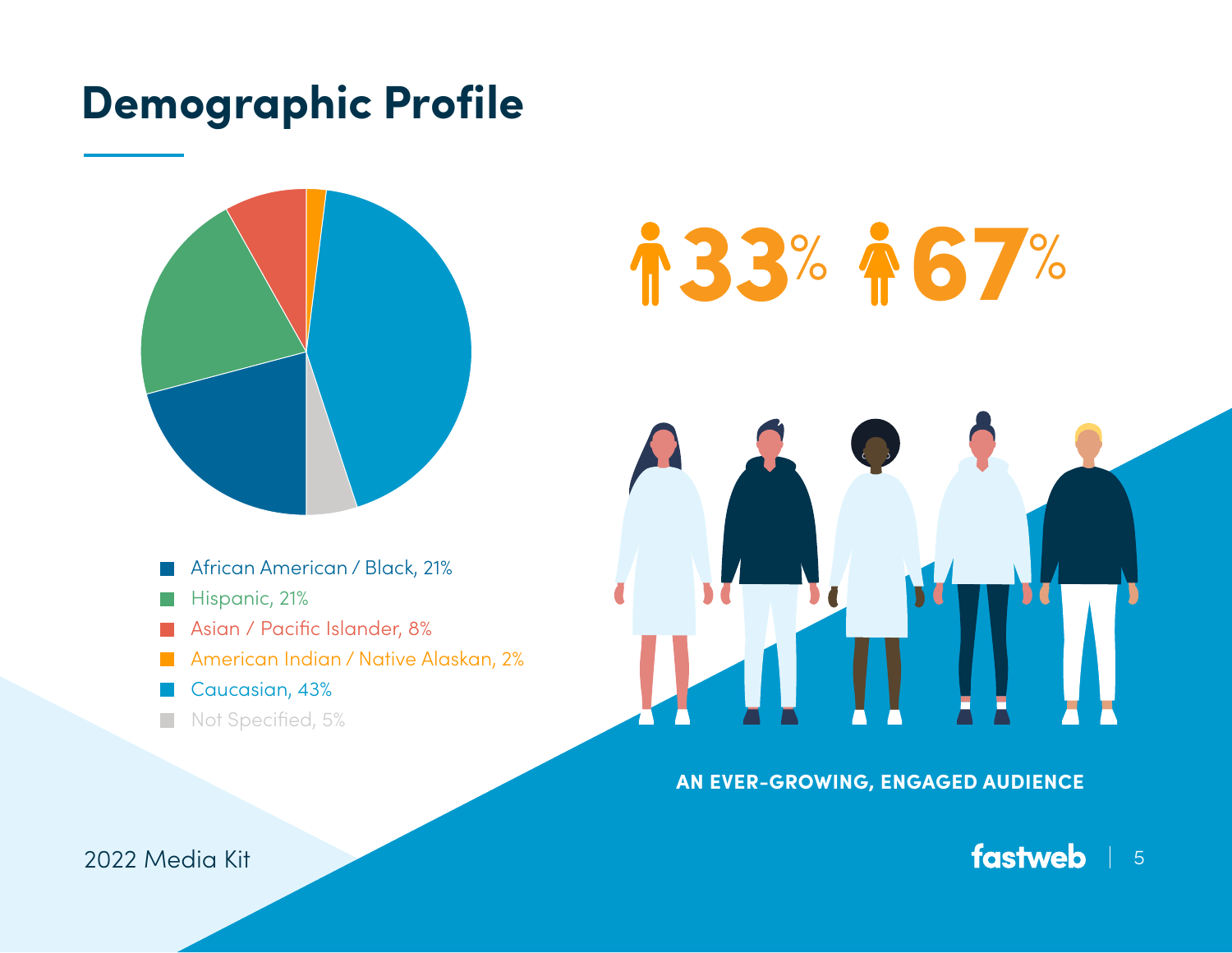## **Academic Profile**



2022 Media Kit **fastweb** 6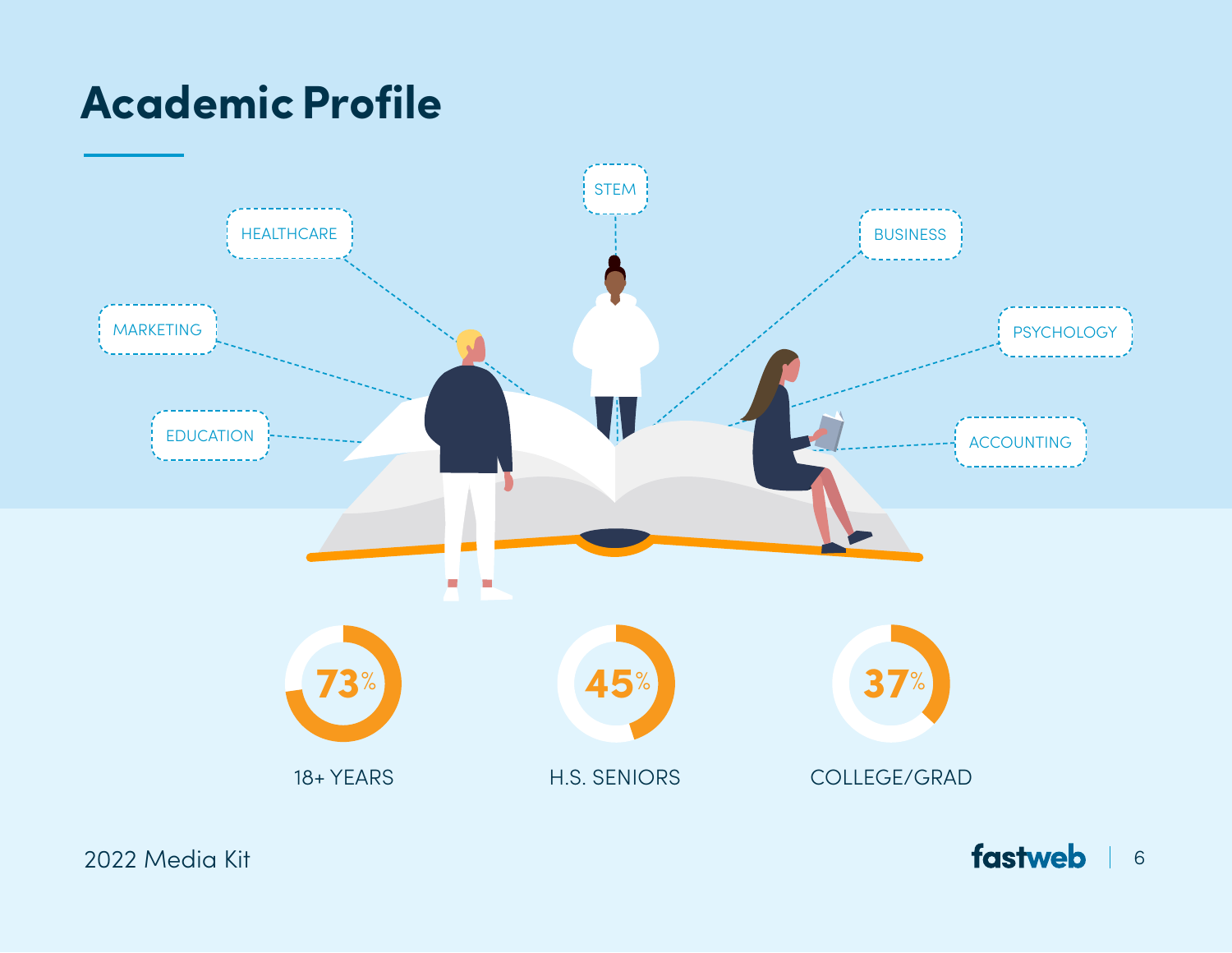#### **Why We are Unique**

**44% organic traffic comes from search.**

**1 in 3 college-bound high school seniors use Fastweb. Logged in users average 11 page views per visit.**

## **6.9 million gen Z are primary members of Fastweb.**

2022 Media Kit **Fastweb** 1 7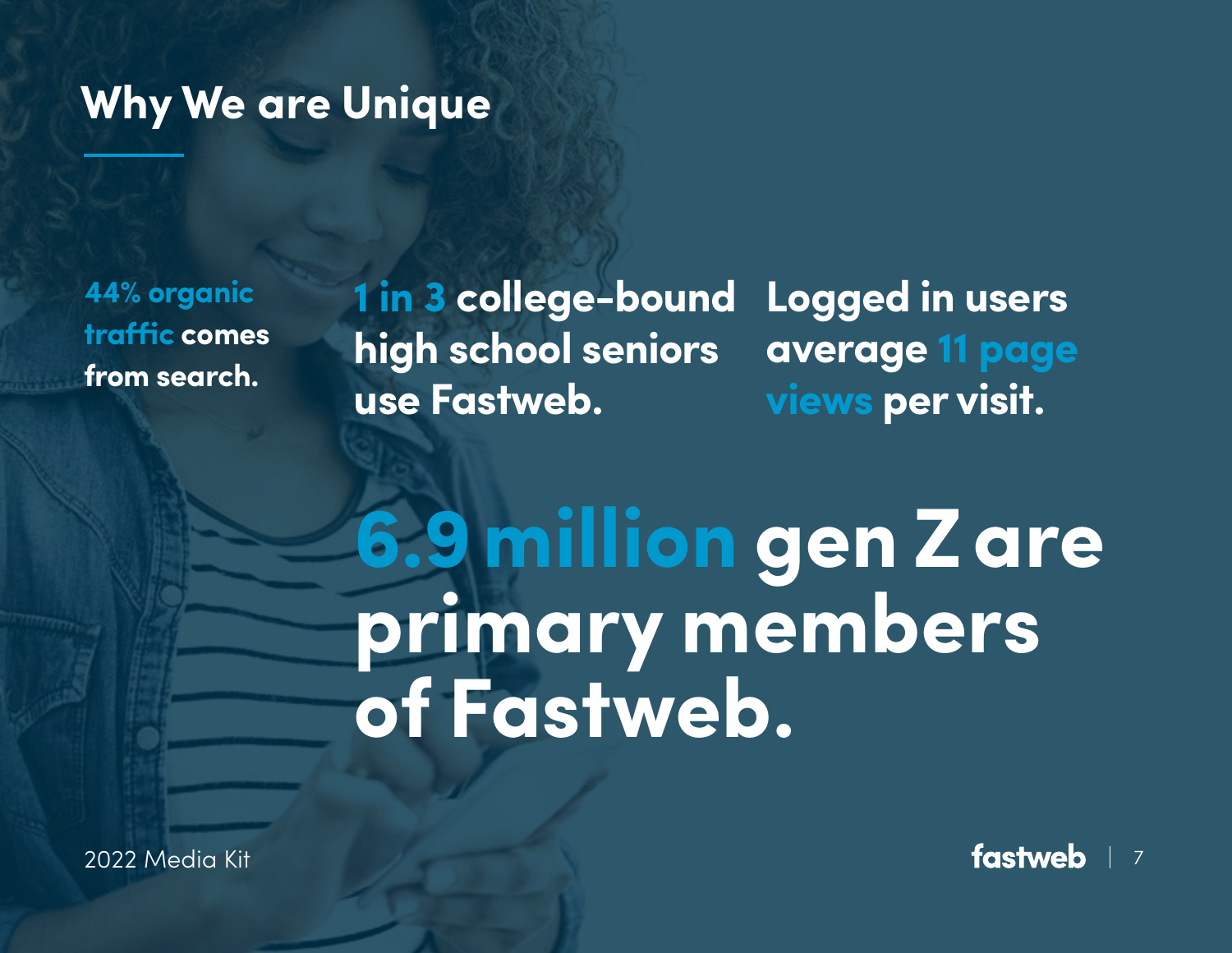**Targeting Capabilities**



**EDUCATION MILITARY**

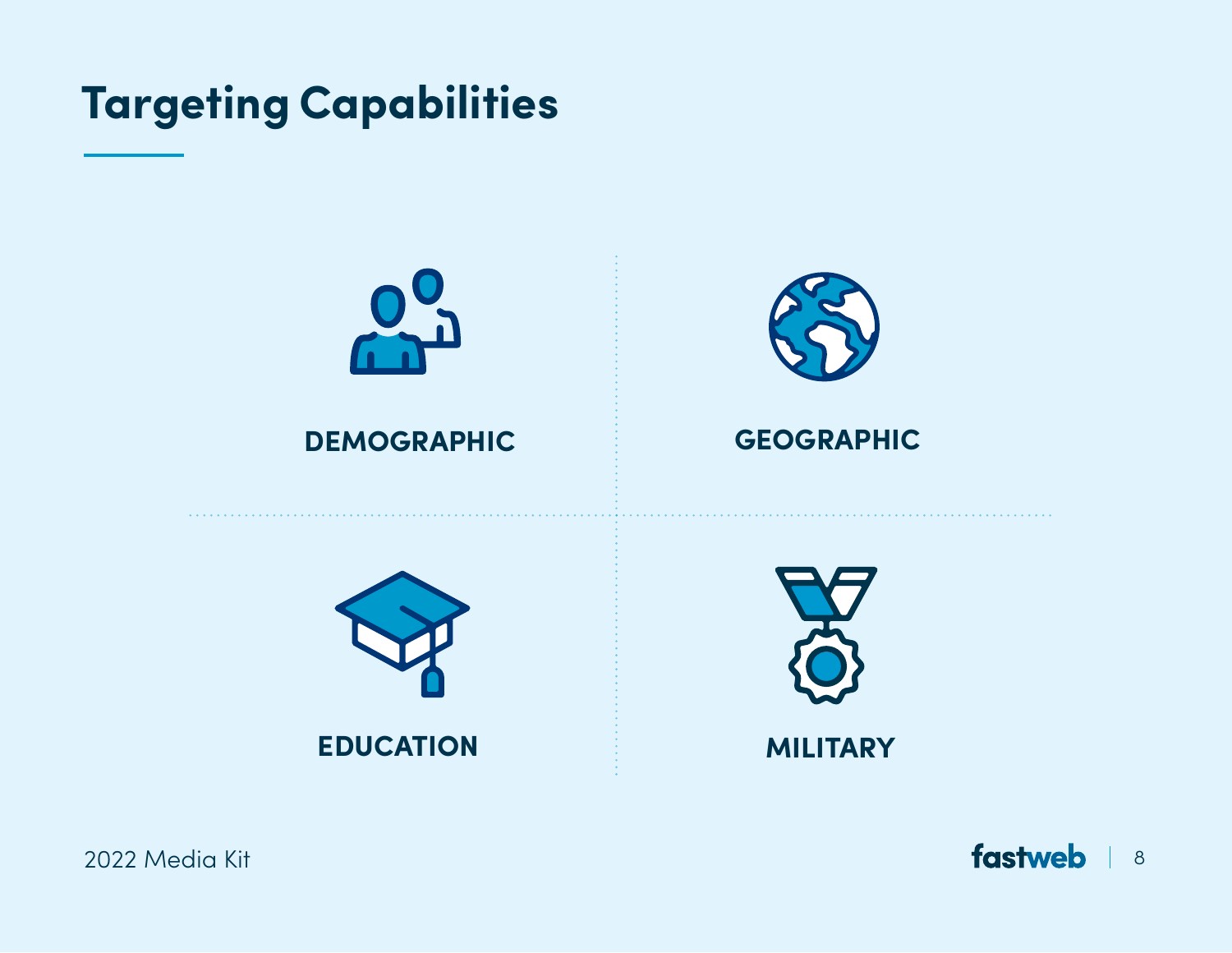#### **In the Press**

Fastweb.com has been featured in national publications such as the **Philadelphia Tribune**, **Forbes** and **USA Today**.

**Student Loan Hero** lists Fastweb.com as one of the top 9 engines to find free money for school.



*Sites like Fastweb can help you find scholarships that are specific to your needs.*